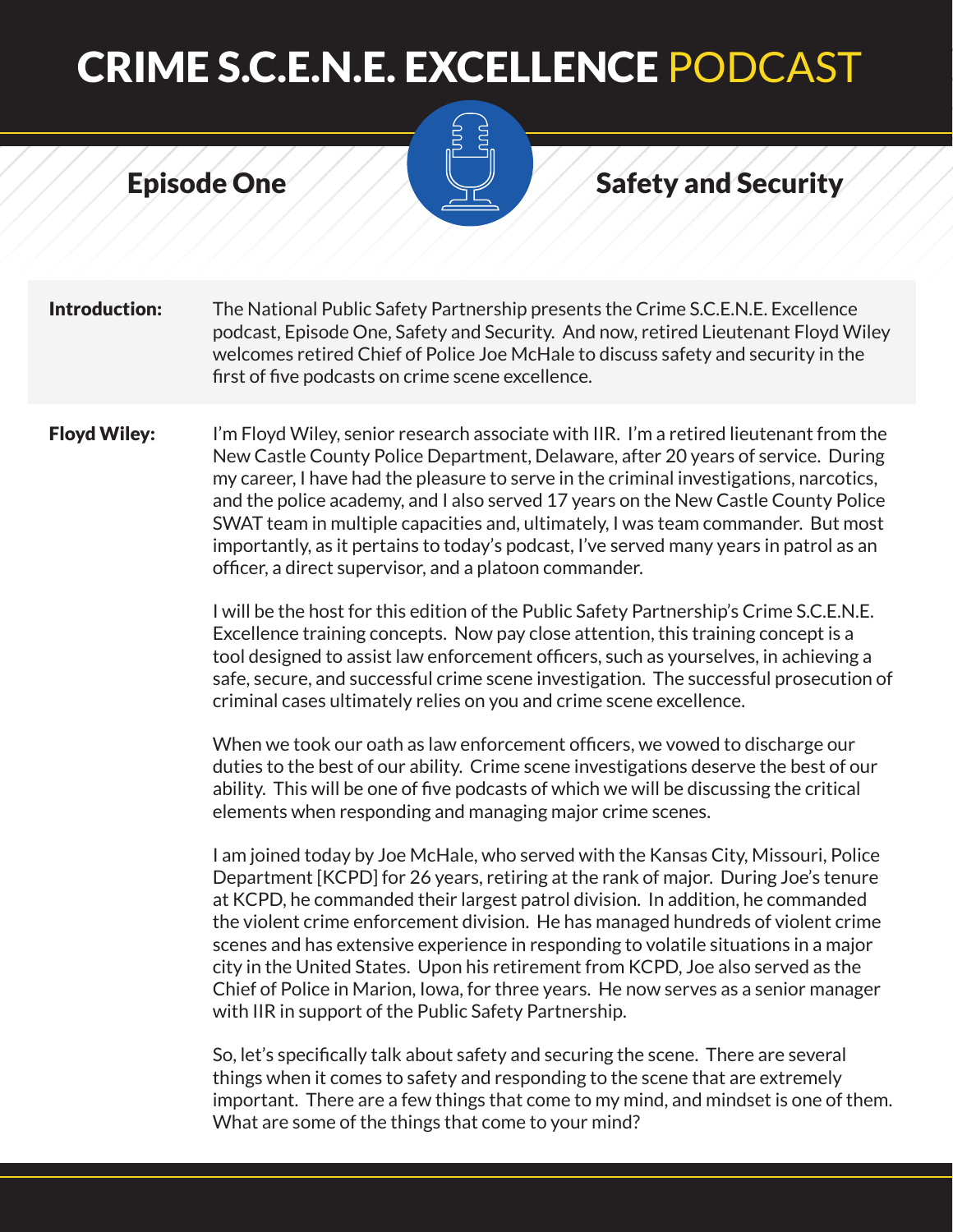# $\sum_{n=1}^{\infty}$

### Episode One Safety and Security

| <b>Joe McHale:</b>  | Mindset. Your mental frame of response is going to be critical to how you handle<br>that scene. When a hot call comes out, you get those tones and it amps you and<br>get you stressed, Floyd. They do that for a reason. They're trying to change your<br>mindset, and when you respond to that scene that you have your game on, you're<br>paying attention to what matters and you arrive there safely. |
|---------------------|------------------------------------------------------------------------------------------------------------------------------------------------------------------------------------------------------------------------------------------------------------------------------------------------------------------------------------------------------------------------------------------------------------|
|                     | And that mindset carries over when you get to that scene. You're in charge and you<br>have to remember that. Take charge of that scene, identify your suspects, identify<br>your victims, and know the steps that you're going to take next to secure that scene.                                                                                                                                          |
|                     | So having that frame of mind, being strong mentally and emotionally, to be that first<br>responder, to handle the stress effectively, chaotic and emotional events that most<br>people cannot even fathom handling, you're the person to do it, and you're going to<br>do it well.                                                                                                                         |
| <b>Floyd Wiley:</b> | Exactly. And we have to have that mindset throughout our day, every day, before we<br>even leave our house, even. You know what I mean?                                                                                                                                                                                                                                                                    |
| <b>Joe McHale:</b>  | Absolutely.                                                                                                                                                                                                                                                                                                                                                                                                |
| <b>Floyd Wiley:</b> | So, when we talk about safety, also in law enforcement we have this culture of speed.<br>We're always in a rush. We're always speeding. I know John Wooden from UCLA, he<br>used to be a basketball coach, he talked about be quick, but don't hurry. How does<br>that apply to our response?                                                                                                              |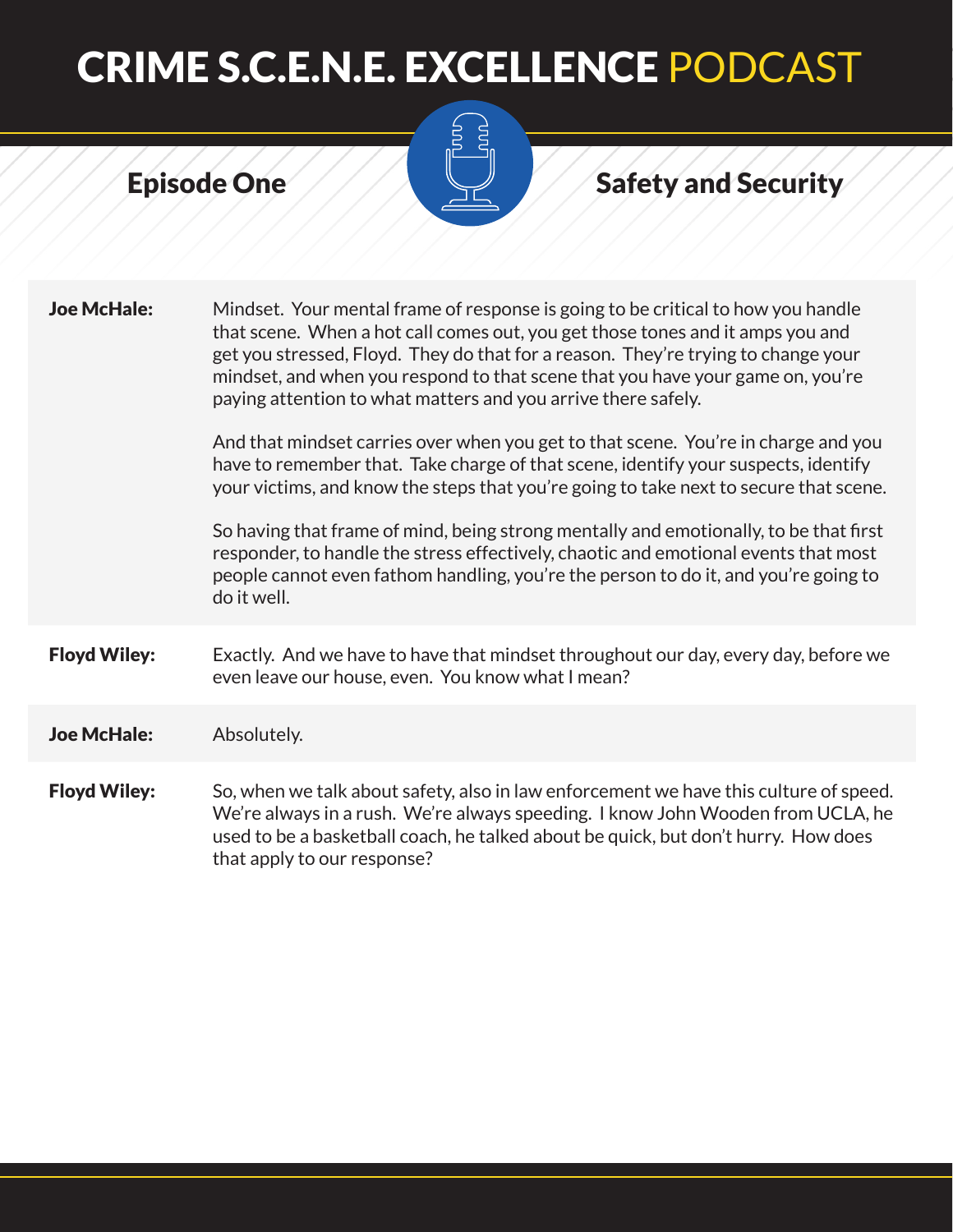#### Episode One Safety and Security

**Joe McHale:** The dispatcher is going to start you off right on the wrong foot. You're going to have to go lights and sirens and what's that. It builds into your psyche, I got to get there quick. And you do, but take your time when you get there and notice things that are occurring on your way. Oftentimes, you're going to be passing suspects, you're going to be [crosstalk 00:04:24] for areas where you can . . . Where's the place I'm going to park? How am I going to walk up to the scene? What's occurring behind me and around me? And set yourself up for success by where do you make that initial entry into the scene. Is your car going to be secure? How are you going to tape the scene off? Everybody says slow is smooth and smooth is fast. Take the time to assess that scene, park correctly, get the resources that you need. You may have such a chaotic scene that the worst thing you could possibly do would be go in there and try to secure it with only two officers. You may need to order additional personnel and come in it from a tactical perspective and just have the resources you need when you make that initial entry into that scene.

**Floyd Wiley:** Right, and as you were talking about, being situationally aware, when you slow things down, and like you said, a lot of people say slow is smooth, smooth is fast. I tend to say slower's smoother, smoother's faster, because sometimes you do have to get there quickly, but not recklessly in a hurry. But we want to make sure that we look to see versus look to look. I'm just going off piggybacking off of what you said, as far as being able to see these suspects that may be leaving the scene. That's a good point.

> So let me ask you a question. Once you secure those boundaries, what are some of the things you think about when you're securing the boundaries of that crime scene?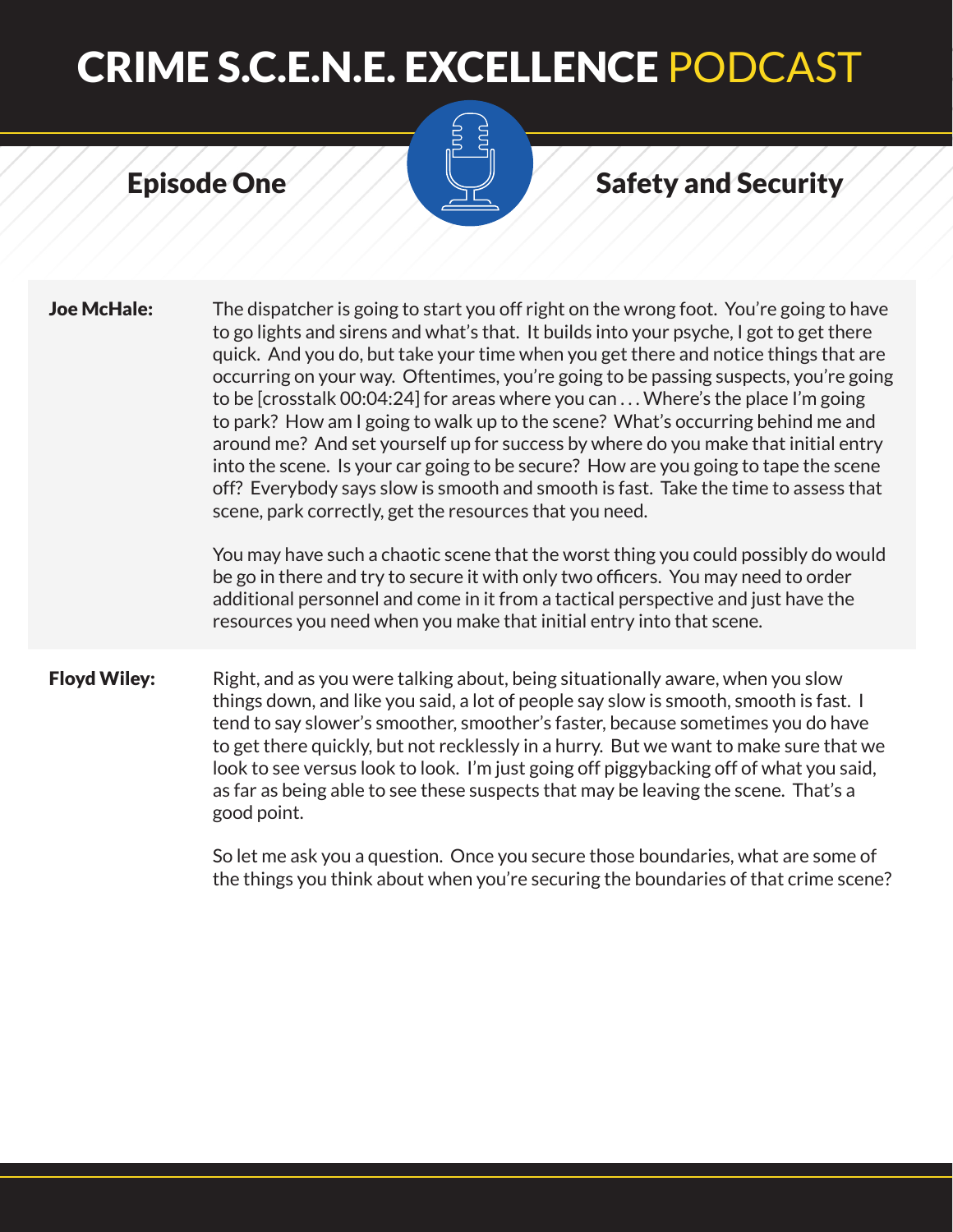# $\sum_{n=1}^{\infty}$

### Episode One Safety and Security

| <b>Joe McHale:</b>  | Yeah, first of all, are you making it big enough? Because you figure when you put<br>that tape up, you're saying the public cannot come beyond that point. I would highly<br>recommend that you do dual tape, one for the inner scene where your shell casings,<br>where your grit of the scene's actually going to be, but then take it one step out with<br>an extra set of tape. People can stand, you can chat with people at that tape, but<br>you can also pull your investigative resources and you can do your planning sessions<br>outside of earshot of the people in the community or the media's microphone that's<br>going to be right there.<br>Bigger is better at the beginning, Floyd. Take the time to identify where your critical<br>areas are, and then I say go 20 yards out, if possible, to just to give you that extra<br>room to work. |
|---------------------|------------------------------------------------------------------------------------------------------------------------------------------------------------------------------------------------------------------------------------------------------------------------------------------------------------------------------------------------------------------------------------------------------------------------------------------------------------------------------------------------------------------------------------------------------------------------------------------------------------------------------------------------------------------------------------------------------------------------------------------------------------------------------------------------------------------------------------------------------------------|
| <b>Floyd Wiley:</b> | Right, because sometimes you've been in those scenes where you get there and<br>you're like, "Holy cow. This scene is not large enough." So now you're trying to<br>expand it and you run into a lot of difficulty at that point in time.                                                                                                                                                                                                                                                                                                                                                                                                                                                                                                                                                                                                                        |
| <b>Joe McHale:</b>  | It's too late. You got people trampling on your shell casings, you've got people that<br>are causing you trouble because they're right in and you can't hear yourself think, so<br>you're right, absolutely.                                                                                                                                                                                                                                                                                                                                                                                                                                                                                                                                                                                                                                                     |
| <b>Floyd Wiley:</b> | Yeah, it's better to push it out. So, let's also talk about, so now we've secured<br>the scene, we might have had to secure some suspects. So, let's talk about that<br>searching because a lot of times you see people, they get a suspect, they whisked him<br>away, and they don't do a thorough search of that individual for weapons.                                                                                                                                                                                                                                                                                                                                                                                                                                                                                                                       |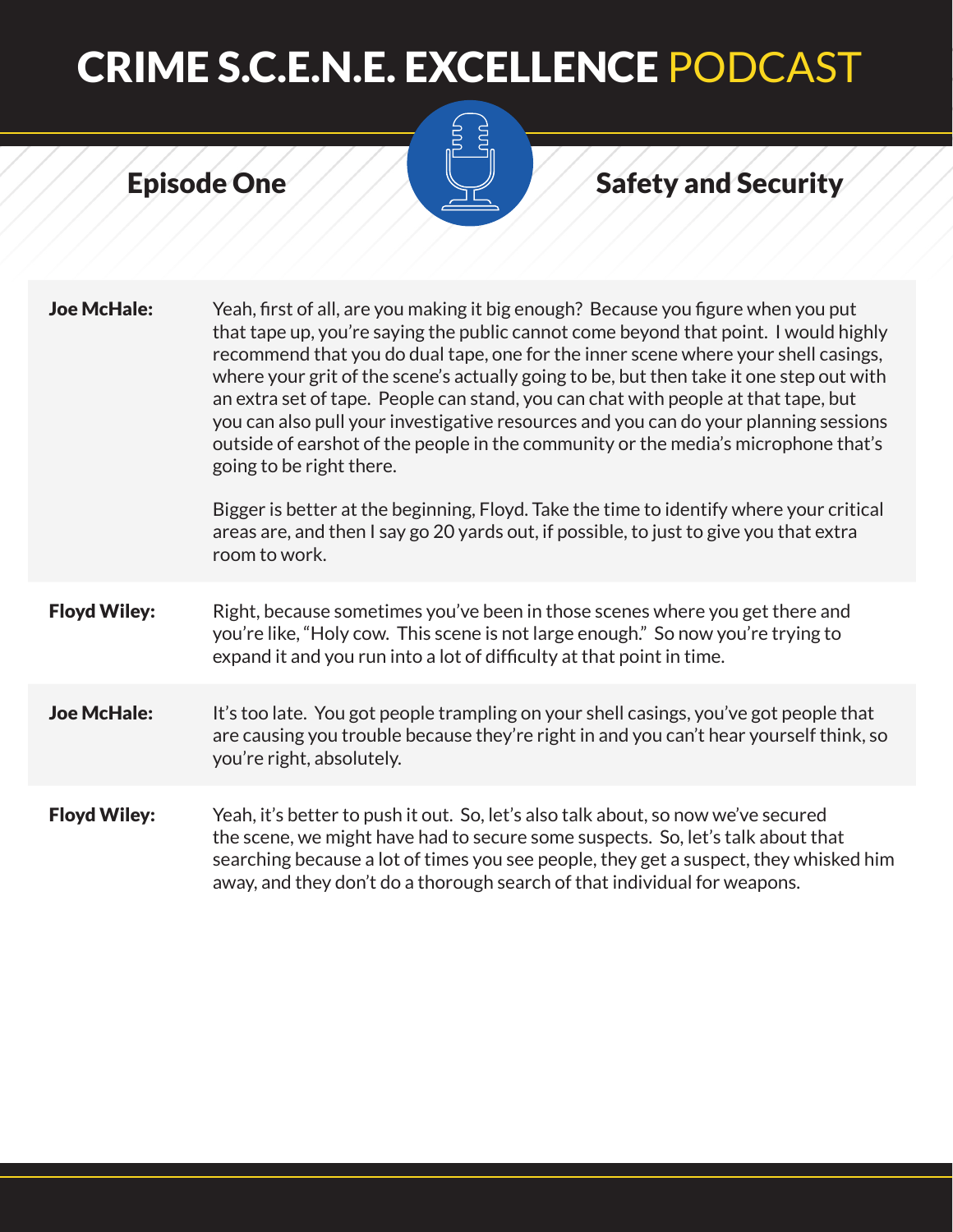

#### Episode One Safety and Security

**Joe McHale:** Yeah. Huge, huge point of responsibility for you at that point. When you identify a suspect and you put the handcuffs on him, not only are you immediately responsible for the safety of your fellow officers to make sure that you do a thorough search on that person, you then have to retain control of that person so he doesn't run away from you. And then also you have to take into account that you're now responsible for that person's safety. I don't know how many scenes that I was at where we had a suspect in custody and here comes a family member of the victim wanting to do something to cause harm to this person. Get him searched, get him to a secure environment, whether that's a wagon . . . you may even get that person down to a station and get them progressing through the integration piece and just have to talk with them later so you can secure your scene. But a lot of factors to take into account there, Floyd. **Floyd Wiley:** Exactly. And sometimes we get complacent on scenes and you see some guy. I know you've been on those scenes where some guy or girl comes riding by on a bicycle and next thing you know they're taking off down the street and they've taken some form of evidence away, but because you weren't paying attention and securing it properly, you may have lost a vital piece of information to that crime. When we talk about complacency, let's also talk about ambushes. Because the FBI statistics show that there are numerous accounts where officers are ambushed

**Joe McHale:** It's huge, Floyd. You got to figure you're now in a stagnant environment that you cannot move from. Every scene must have officers that are specifically designated to watch the perimeter and look for threats to those that are operating administratively inside that scene. Without that component of people providing the overwatch to watch for secondary attacks, to watch for people that could do harm to you, you're missing a key component of scene security.

we have some sort of police overwatch, and what does that mean?

You'll have people outside the scene. They're going to holler things in at you, they're going to be belligerent, but you have to have that demeanor and provide that overwatch to the individuals that are at that scene. I rambled a little bit there at the end.

while on-scene containing that scene. So how important is it for us to make sure that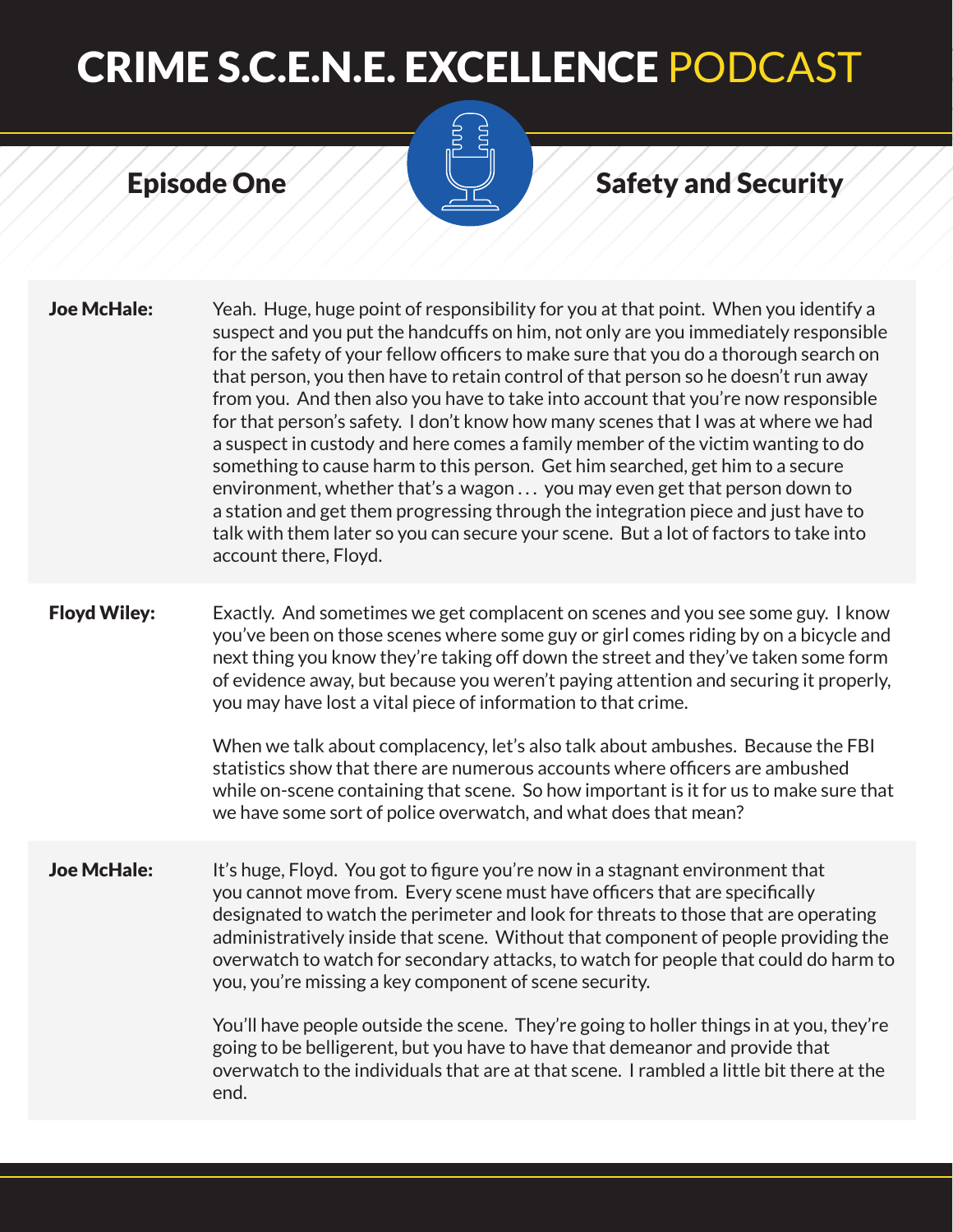

#### Episode One Safety and Security

**Floyd Wiley:** No, no, that's great, because I'll tell you what, the other key to that is the fact that we truly need to have our brother and sisters six. We talk about it, but we actually have to have it.

> You mentioned the word, when we talked before about being an ambassador, and I thought that was so powerful. When you talk about being an ambassador, as an officer that is arriving to these crime scenes, can you expound on that just a little bit?

**Joe McHale:** Absolutely. So, the public doesn't differentiate the officer that's providing overwatch, the officer that's stringing tape, to that detective that they're going to talk to later. So if you find yourself on a crime scene where your role is to simply stand at the tape and make sure everybody's safe, remember that you have a distinct responsibility to represent your agency and your community as a whole. Give people respect, pay attention to what's being said, build a rapport with those individuals at that crime scene tape to take it to the next level for the next interaction that you have.

> One thing that I would typically do at a crime scene is I would find somebody that was sympathetic to what's going on. I would engage them and use them as a conduit to engage other people at that scene. You become the conduit for communication between the community and the police, and it's up to you to be that ambassador that takes it to the next level.

Floyd Wiley: And that's so important. That just comes back to having ally equity. You put a deposit in with your community engagement, and you engage people, hearts and minds, one person at a time—that could be the difference in resolving this investigation in a positive manner and, on top of that, maintaining control at that scene.

> We've talked about tactics in medicine when we respond to the scene and there are injured subjects there. And we have a term that we say is "tactics before medicine," meaning security before we have medical respond. Can you talk about that just a little bit and give us some information on how you've seen that take place on your scenes?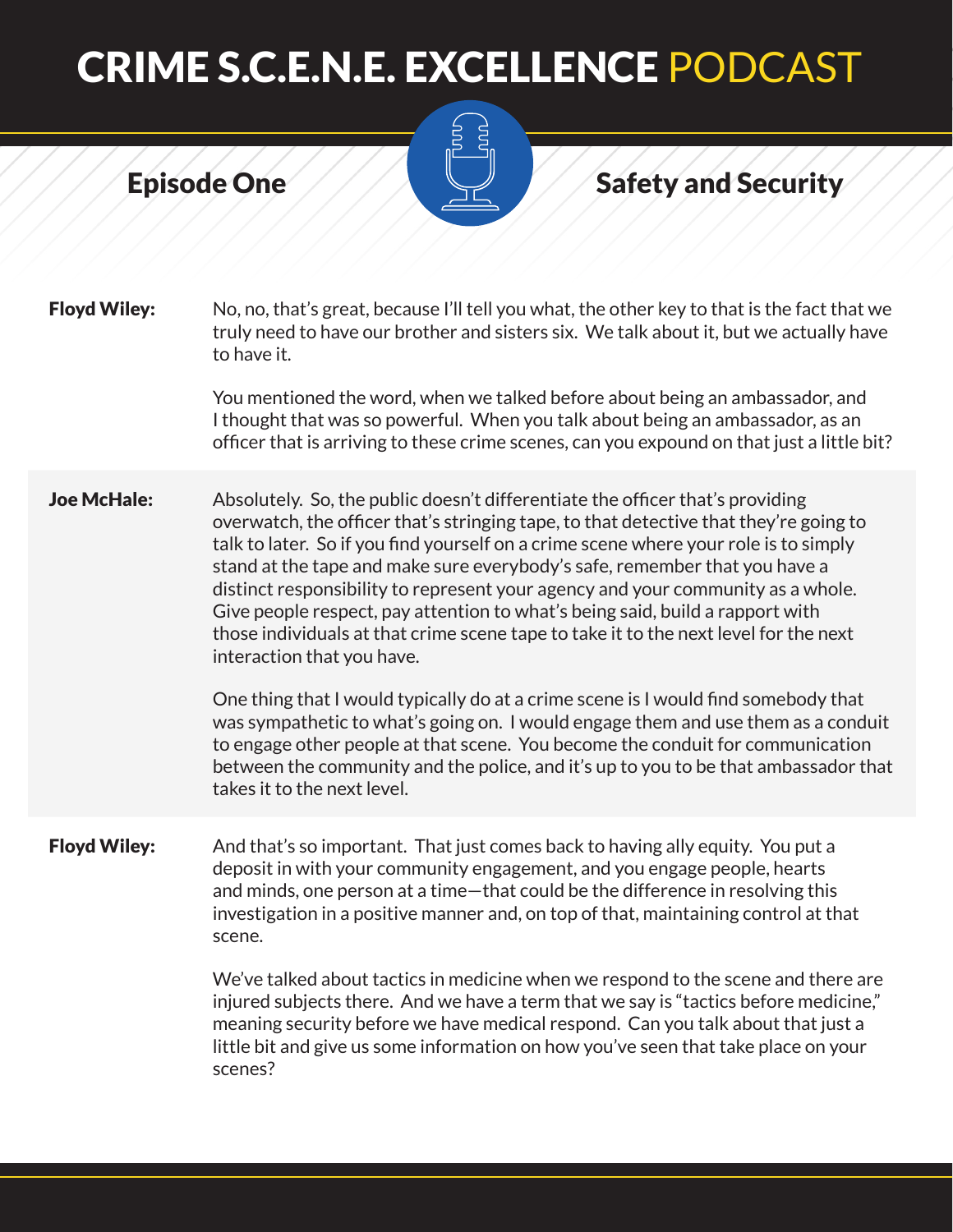

### Episode One Safety and Security

| <b>Joe McHale:</b>  | Floyd, the tactics have to come before the medicine. If your scene isn't secure, if you<br>haven't provided for the safety of the individuals that are still there, for you, your<br>partner, and the people that need to get in that scene, you haven't done your job. So,<br>your first reaction is going to want to be to apply medical attention and try to help<br>people, right? That's what we do, Floyd.                                                                                                                                                                                                                                                                                                                                                                                                                                                                                                                             |
|---------------------|----------------------------------------------------------------------------------------------------------------------------------------------------------------------------------------------------------------------------------------------------------------------------------------------------------------------------------------------------------------------------------------------------------------------------------------------------------------------------------------------------------------------------------------------------------------------------------------------------------------------------------------------------------------------------------------------------------------------------------------------------------------------------------------------------------------------------------------------------------------------------------------------------------------------------------------------|
| <b>Floyd Wiley:</b> | Right.                                                                                                                                                                                                                                                                                                                                                                                                                                                                                                                                                                                                                                                                                                                                                                                                                                                                                                                                       |
| <b>Joe McHale:</b>  | But the most critical steps that you can take are to take a step back from what's<br>occurring medically and create that safe environment in those precious moments to<br>get those medical personnel that are staged just down the street into that scene in a<br>safe manner as quickly as possible.                                                                                                                                                                                                                                                                                                                                                                                                                                                                                                                                                                                                                                       |
| <b>Floyd Wiley:</b> | Exactly. What we do is to try and keep it clear so we can get EMS in there.<br>Now, let's talk about the professional demeanor. I mean, how important is that? And<br>you talked about as far as being an ambassador. How does that come into play?                                                                                                                                                                                                                                                                                                                                                                                                                                                                                                                                                                                                                                                                                          |
| <b>Joe McHale:</b>  | You never get a second chance to make a first impression, right, Floyd? Treat people<br>with respect, and nine times out of ten, they're going to treat you right back with<br>respect. Build that rapport with your citizens; let them know that you're there<br>to help them. Make them understand that this is a traumatic time and that you<br>understand that. We can be callous to this when we respond to scene after scene<br>after scene. But to them, this is new and it's real. Show them respect, build that<br>rapport with them so they communicate with you, but also show that empathy. This<br>is not normal in their community, and you don't want it to be normal, and when<br>you respond to multiple shootings in the same neighborhood, it does become their<br>normal. But make them understand that we're not going to tolerate it, you respect<br>that this is where they live, and that you're there to help them. |
| <b>Floyd Wiley:</b> | And you kept repeating the "R" word: respect. And I see respect as an officer safety<br>issue. Talk to me about it, Joe.                                                                                                                                                                                                                                                                                                                                                                                                                                                                                                                                                                                                                                                                                                                                                                                                                     |